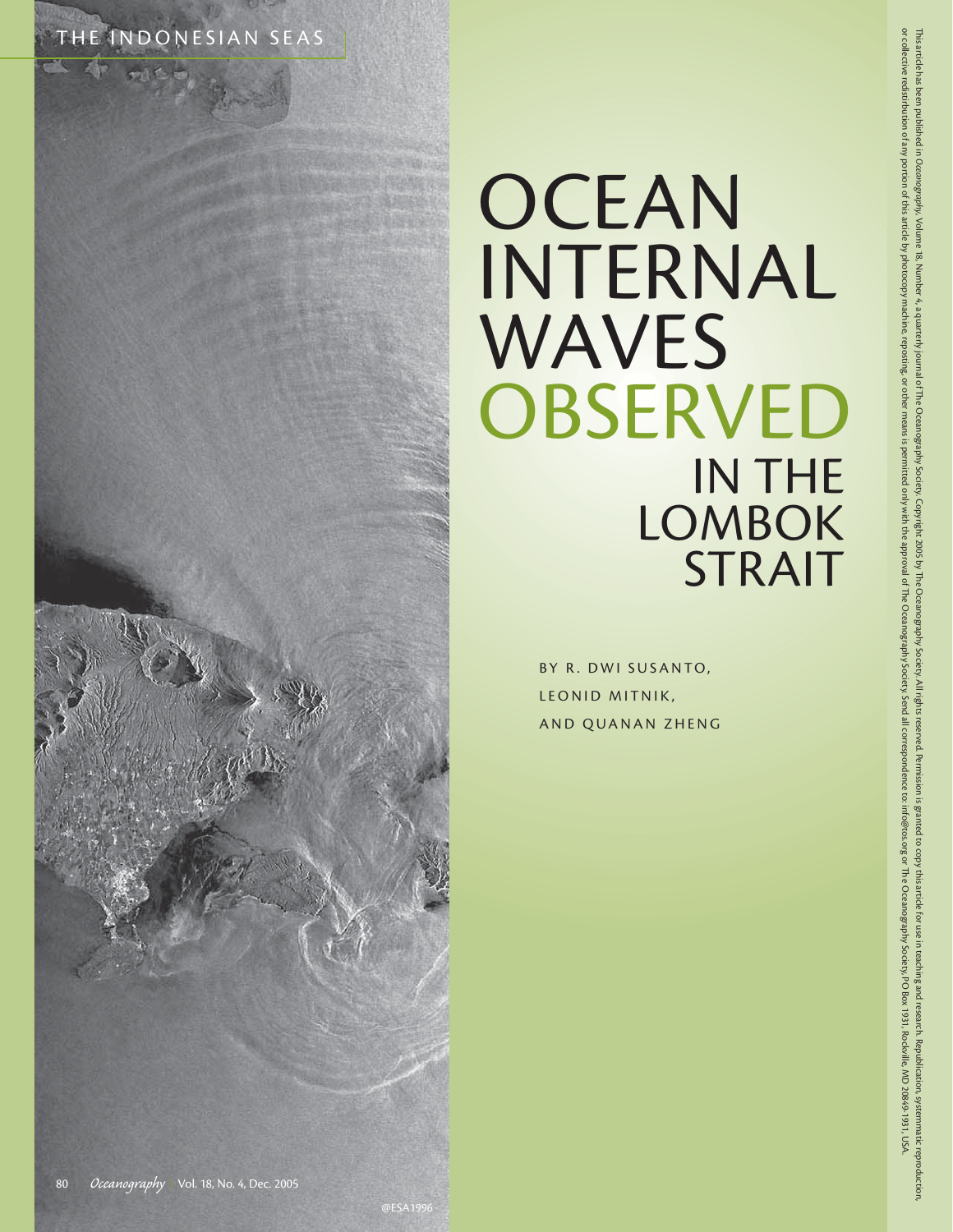THE INDONESIAN SEAS , with

their complex coastline geometry and bathymetry, narrow passages, stratified waters, and strong tidal currents, are favorable places for the generation of intensive ocean internal waves. Internal waves, which occur within the subsurface layers of the ocean where density stratification is strong, are generated when the interface between layers is disturbed. Disturbances are often caused by tidal flow passing over shallow underwater obstacles such as a sill or a shallow ridge. Internal waves are commonly observed in the Lombok Strait, one of the outflow straits of the Indonesian throughflow (ITF) (see Gordon, this issue), which transports water from the Pacific to the Indian Ocean.

John Scott Russell, in the 19<sup>th</sup> century, was the first to observe internal waves (Russell, 1838, 1844). He reported the formation of a single unchanging hump or mound in the shallow waters of the Scottish Canal, which was generated when a towed barge was brought to a sharp halt. Since ancient times, mariners sailing the world's oceans observed internal-wave activity, which manifests itself in the form of bands with increased seasurface roughness and intensive foaming due to wave breaking (rips). Fedorov and Ginzburg (1992) summarized evidence of internal waves from different sources, including papers from *Marine Weather Log*. Horsburgh (Maury, 1861) and Perry and Schimke (1965) described observations of internal waves near the northern tip of Sumatra (Andaman Sea). However, it took more than half a century to establish the model differential equation used

to describe solitary wave behavior, which is when Korteweg and de Vries (1895) coined the phrase "soliton theory" (the Korteweg-de Vries, or K-dV, equation). Since their pioneer publication, hundreds of papers dealing with soliton theory and its applications have been published. Zabusky and Kruskal (1965) were the first people to use a computer to simulate the K-dV equation to demonstrate the collision of two solitary waves. They concluded that the waves retained their shape and propagation speed after collision. In the current era of satellite observations, some space images of the ocean surface show that solitary internal waves indeed retain their shape after collision, confirming these simulation results. For a comprehensive review of internal wave theory as well as their observation in the Andaman Sea, see Osborne and Burch (1980); a brief discussion of internal wave theory is provided in Box 1.

Disturbances, such as those caused by tidal flow of stratified water over shallow sills, can generate internal waves that propagate along density surfaces. These internal waves are a significant mechanism for the transport of momentum and energy within the ocean (Maxworthy, 1979; Osborne and Burch, 1980; Helfrich and Melville, 1986; Lamb*,* 1994). Ocean internal waves typically have wavelengths from hundreds of meters to tens of kilometers and periods from several minutes to several hours. Their amplitudes (peak to trough) often exceed 100 m. Orbital motions of the water particles associated with internal waves have the largest radius at the pycnocline depth, which decreases downward and upward from this depth. Tidally generated internal waves are usually nonlinear and occur often in the form of wave packets. The amplitude and distance between waves in a wave packet decreases from the front to the rear.

Since the launching of *Seasat* in 1978, *Almaz-1* in 1991, and *European Remote Sensing Satellite* (ERS-1) in 1991 with a synthetic aperture radar (SAR) on board, a large number of the surface imprints of the small-, meso- and subsynoptic-scale oceanic and atmospheric phenomena have been detected on SAR images of the sea surface. Oceanic internal solitons vertically displace the thermocline and cause internal currents, with near-surface flow convergence and divergence (Gargett and Hughes, 1972). The latter effects can modulate the seasurface roughness on small length scales  $[O (1-10 cm)]$ , which can be imaged by radar such as satellite-borne SAR (Alpers, 1985). SAR images of the sea surface can delineate oceanic phenomena such as surface waves, internal waves, eddies, fronts, upwelling, shallow bottom

**R. Dwi Susanto** *(dwi@ldeo.columbia. edu) is Senior Staff Associate and Director, Indonesian Research Coordination, Lamont-Doherty Earth Observatory of Columbia University, Palisades, NY, USA.* **Leonid Mitnik** *is Head, Satellite Oceanography*  Department, V.I. Il'ichev Pacific Oceanologi*cal Institute, Far Eastern Branch, Russian Academy of Sciences, Vladivostok, Russia.*  **Quanan Zheng** *is Senior Research Scientist, Department of Atmospheric and Oceanic Science, University of Maryland, College Park, MD, USA.*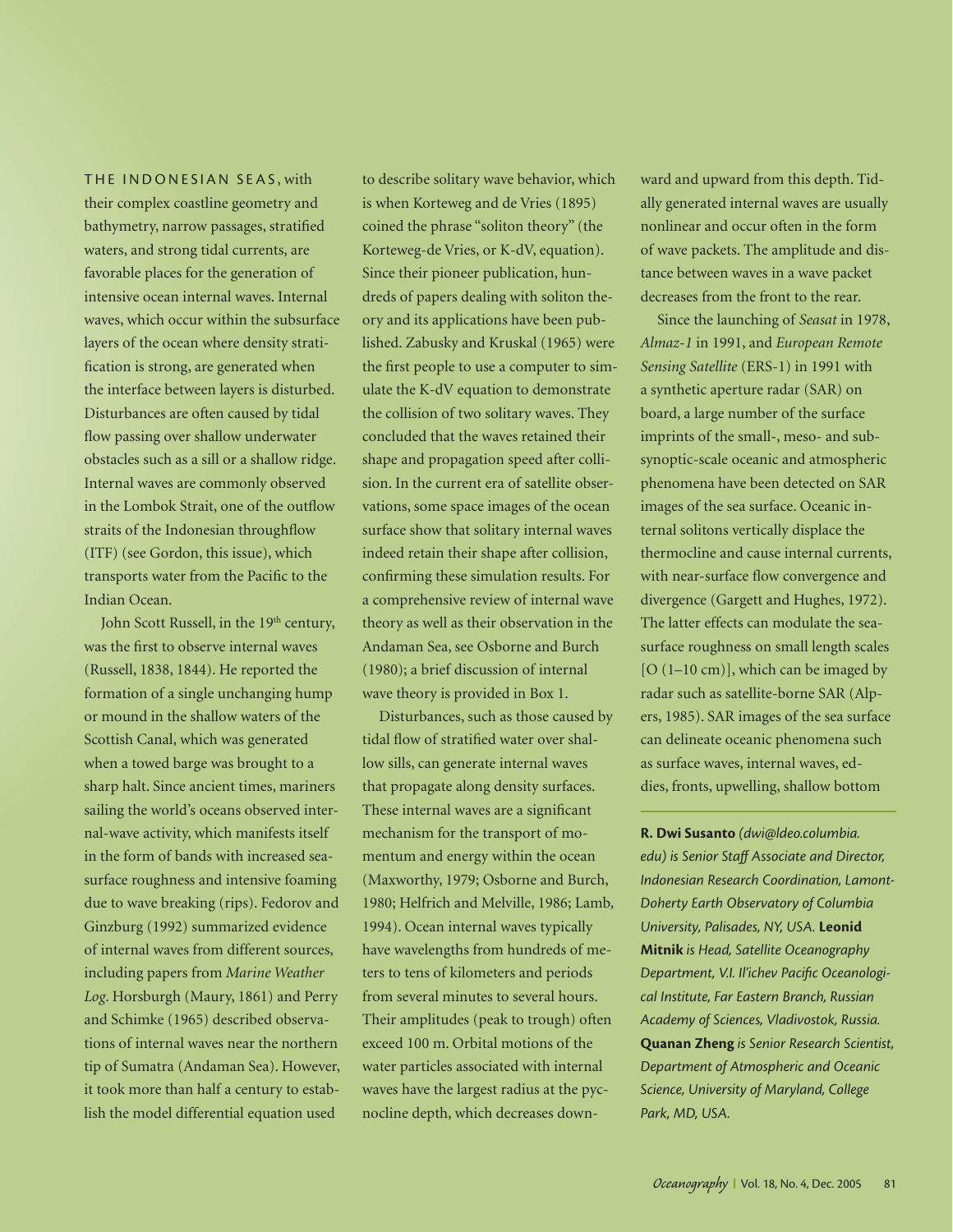## **BOX 1. INTERNAL WAVE THEORY IN BRIEF**

Vertical stratification in the Lombok Strait can be modeled by a two-layer ocean characterized by a shoaling thermocline. For a two-layer ocean, an oceanic internal wave can be described with a dimensional form of the K-dV equation (Osborne and Burch, 1980)

$$
\frac{\partial \eta}{\partial t} + C \frac{\partial \eta}{\partial x} + \alpha \eta \frac{\partial \eta}{\partial x} + \beta \frac{\partial^3 \eta}{\partial x^3} = 0, \quad [1]
$$

where  $\eta(x, t)$  is the interface displacement between the two layers from the unperturbed level, C is the linear phase speed,  $\alpha$  is a nonlinear coefficient, and  $\beta$  is the dispersion coefficient. Under certain conditions, the nonlinear term  $(\alpha \eta \eta_x)$  and the dispersive term ( $βη<sub>xx</sub>$ ) balance. When these terms balance, the result is a stable configuration of a solitary wave, which is a special solution of the KdV equation and has the analytical solution in the form of

$$
\eta = \eta_0 \sec h^2 \left[ \frac{(x - Vt)}{\Delta} \right],
$$
 [2]

where  $\eta_{\rho}$  is the maximum soliton amplitude, *V* is the soliton phase speed, and ∆ is the characteristic length or half width.

If we know the ocean stratification in the generation and propagation areas, we can calculate the propagation phase speed, soliton amplitude in the interface, characteristic half width, and horizontal velocity of the water particles of soliton in the upper and lower layers. The amplitudes of the horizontal velocities in both layers do not decay with depth, but that velocities in the lower layer are opposite in direction to those in the upper layer (Osborne and Burch, 1980).

topography, island wakes, river plumes, biogenic and oil slicks, and atmospheric phenomena such as convective rolls and cells, atmospheric internal waves, landsea breezes, katabatic winds, and rain cells (Jackson and Apel, 2004). Table 1 provides an overview of SAR satellites beginning with the ERS-1.

Detection of ocean internal waves on airborne and space-borne SAR images can be traced back to the earliest stage of the technology (Elachi and Apel, 1976; Apel and Gonzalez, 1983; Fu and Holt, 1982, 1984). From SAR images, one can directly determine the location and time, wavelength, or separation distance between two consecutive waves; the length of a crest line; the number of solitons in a wave packet; the distance between two consecutive wave packets; and the propagation direction. SAR images can also be used to determine the characteristic half width and amplitude

of ocean internal solitons (Zheng et al*.,* 2001a, 2001b, 2002) as well as to estimate the ocean mixed layer depth (Li et al*.*, 2000). SAR-image time series have been used to analyze internal-wave evolution (Liu et al*.*, 1998).

In general, SAR signatures caused by dynamic phenomena in the tropical and subtropical ocean are more easily identified than those in mid- and high-latitude waters. In the mid and high latitudes, surface waters are exposed to greater average wind speeds than in the tropics and subtropics, which tend to mask the sea-surface expression of internal waves. Thus, SAR images are particularly useful for studying the tropical Indonesian seas.

## **LOMBOK STRAIT**

The Lombok Strait (Figure 1) separates the Indonesian islands of Bali and Lombok and is an important pathway for Pacific Ocean water to flow into Indian

| <b>Satellite</b>          | ERS-1 and ERS-2              | <b>RADARSAT</b>  | <b>ENVISAT</b>                         |
|---------------------------|------------------------------|------------------|----------------------------------------|
| <b>Sensor</b>             | <b>SAR</b>                   | <b>SAR</b>       | <b>ASAR</b>                            |
| Launch Date(s)            | Jul 17, 1991<br>Apr 20, 1995 | Nov 4, 1995      | Mar 1, 2002                            |
| Frequency                 | $5.3$ GHz                    | $5.3$ GHz        | $5.3$ GHz                              |
| Wavelength                | 5.6 cm                       | 5.6 cm           | 5.6 cm                                 |
| Polarization <sup>1</sup> | <b>VV</b>                    | <b>HH</b>        | VV, HH, VH, HV                         |
| <b>Incidence Angle</b>    | $20 - 26^{\circ}$            | $10 - 59$ °      | $15 - 45^{\circ}$                      |
| Swath Width               | $100 \mathrm{km}$            | $50 - 500$ km    | $100 - 405$ km                         |
| <b>Ground Resolution</b>  | $25 \times 25$ m             | $8 \times 100$ m | $25 \times 25$ m<br>$150 \times 150$ m |

Table 1. An overview of Synthetic Aperture Radar (SAR) satellites.

<sup>1</sup>V and H are vertical and horizontal polarization of SAR signal, respectively. The first letter denotes polarization of transmitting signal. The second letter represents polarization of receiving signal.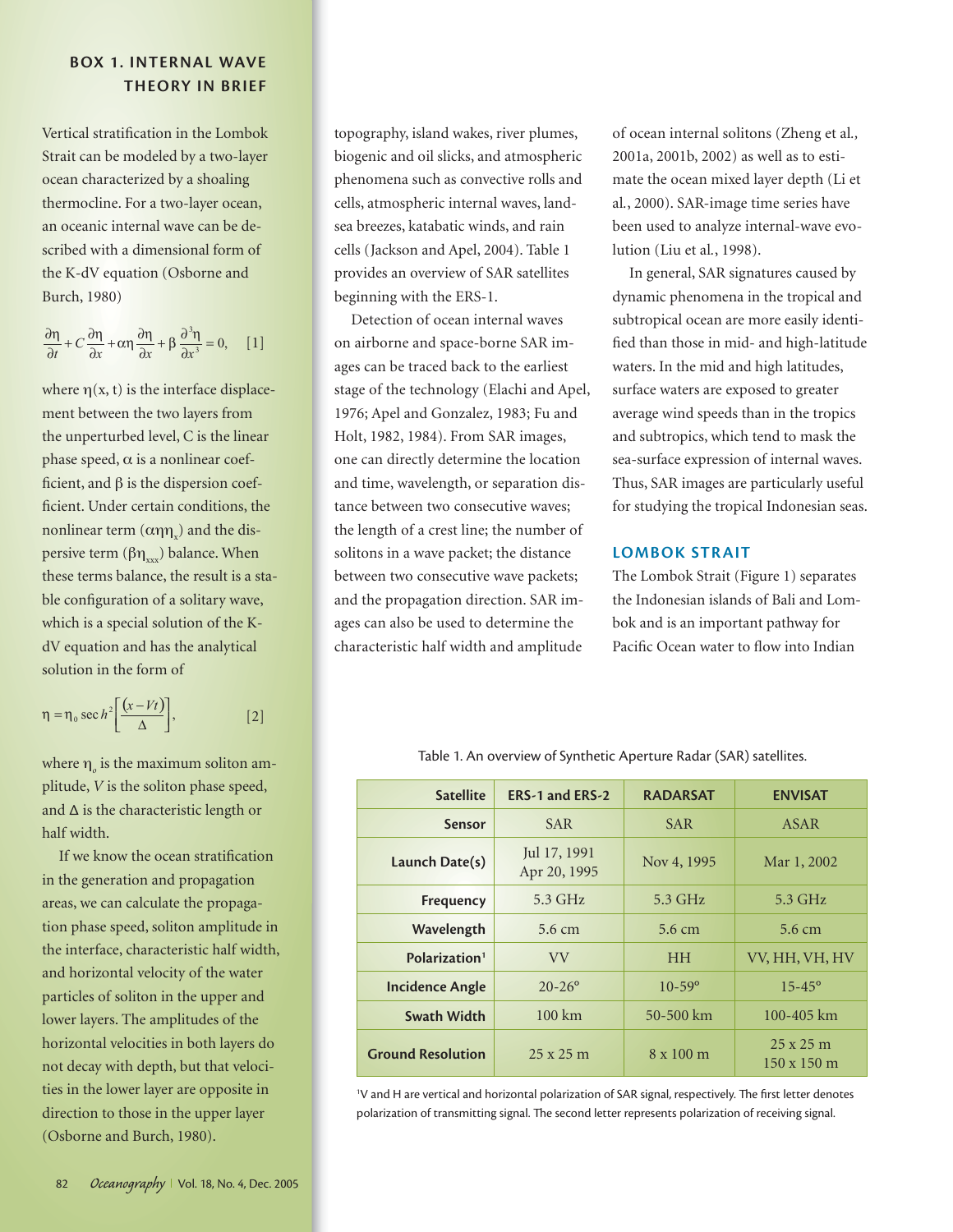Ocean as part of the ITF. In the northern and central strait, there is a deep channel with water depth up to 1400 m. At the southern outlet, Nusa Penida Island divides the strait into two channels. The western channel, Bandung Strait, is shallower. Its water depth is less than 100 m. The eastern channel is deeper and has an east-west running sill along its bottom. The channel serves as a major passage for water exchange from the Indian Ocean into the strait. The latest measurement carried out during the 2005 Indonesian throughflow cruise showed that the sill-crest depth is about 250 m.

The northern part of the Lombok Strait has mixed tides that have a predominantly diurnal cycle (Chong et al., 2000). However, the tide at the sill region is predominantly semi-diurnal; tidal velocity there can exceed 3.5 m/s (Murray and Arief, 1988; Murray et al., 1990). Nonlinear interactions between the semi-diurnal and diurnal tidal components induce a strong tide with a period close to 14 days (Ffield and Gordon, 1996; Susanto et al*.,* 2000).

Because of the presence of stratified water, rough topography, and strong tidal currents, the Lombok Strait is characterized by intensive internal-wave generation. These waves are detected on ERS-1/2 and RADARSAT SAR and ENVISAT advanced SAR images. Cresswell and Tildesly (1998) showed the existence of internal-wave features in the southern Lombok Strait on the RADAR-SAT SAR images taken on July 14 and August 7, 1997. Mitnik et al. (2000) and Mitnik and Alpers (2000) observed nonlinear internal wave packets using ERS-1/2 SAR images. They suggested that the nonlinear solitary waves were generated



Figure 1. Bathymetry of the Lombok Strait superimposed with the locations of ERS-1/2 SAR images for descending track 418 (solid box). White stars are the locations of shallow pressure gauges (SPGA). The white circle is a tide gauge in Lembar (Lombok). NP is Nusa Penida Island.

by tidal currents in the sill area between the islands of Lombok and Nusa Penida and that their estimated propagation velocity was 1.8–1.9 m/s. Susanto et al*.* (submitted) suggested that internal waves generated in the sill area of the Lombok Strait propagate in three different patterns: southward only, northward only, and in both directions. They concluded that background current associated with the ITF, stratification, and tidal conditions control the internal-wave generation and propagation direction in this region.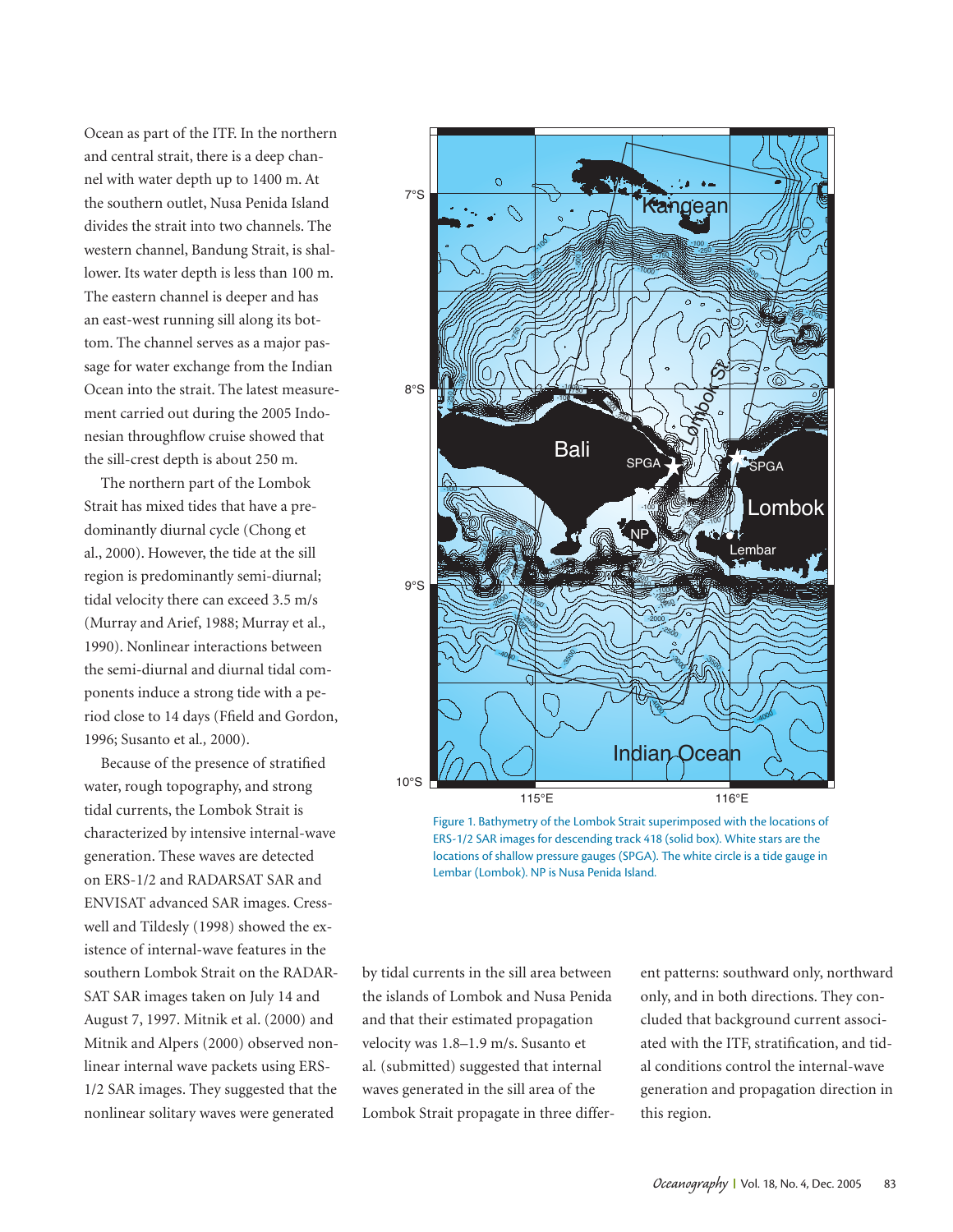Figure 2. SAR images of the Lombok Strait taken at 02:32 UTC on April 23, 1996 by ERS-1 (a) and on April 24, 1996 by ERS-2 (b). Packets of internal solitary waves propagating both northward and southward are clearly seen (circular bright/dark patterns) in both images. Images © the European Space Agency. (a) The northward-propagating internal solitary wave packet contains more than 25 solitons. Wave-packet width is approximately 85 km. The length of crest line of the leading wave exceeds 100 km. Within the wave packet, the wavelengths appear to be monotonically decreasing, from about 5 km in front to 2 km in rear. Three light bands of the second northward propagating packet are clearly seen at middle right. The leading soliton of this packet intrudes the rear of first packet. (b) This image shows radar signature pattern of solitary waves similar to the pattern visible in (a). The crests of the first two solitons are observed within the whole swath width. The wavelength of the first soliton is about 7 km, decreasing to 2 km at the last soliton. The eastern part of the second packet of the northward-propagating solitons has the larger radar contrast due to the decreased brightness of the background within the area of Lombok Island wake (dark northwestward oriented cone area).

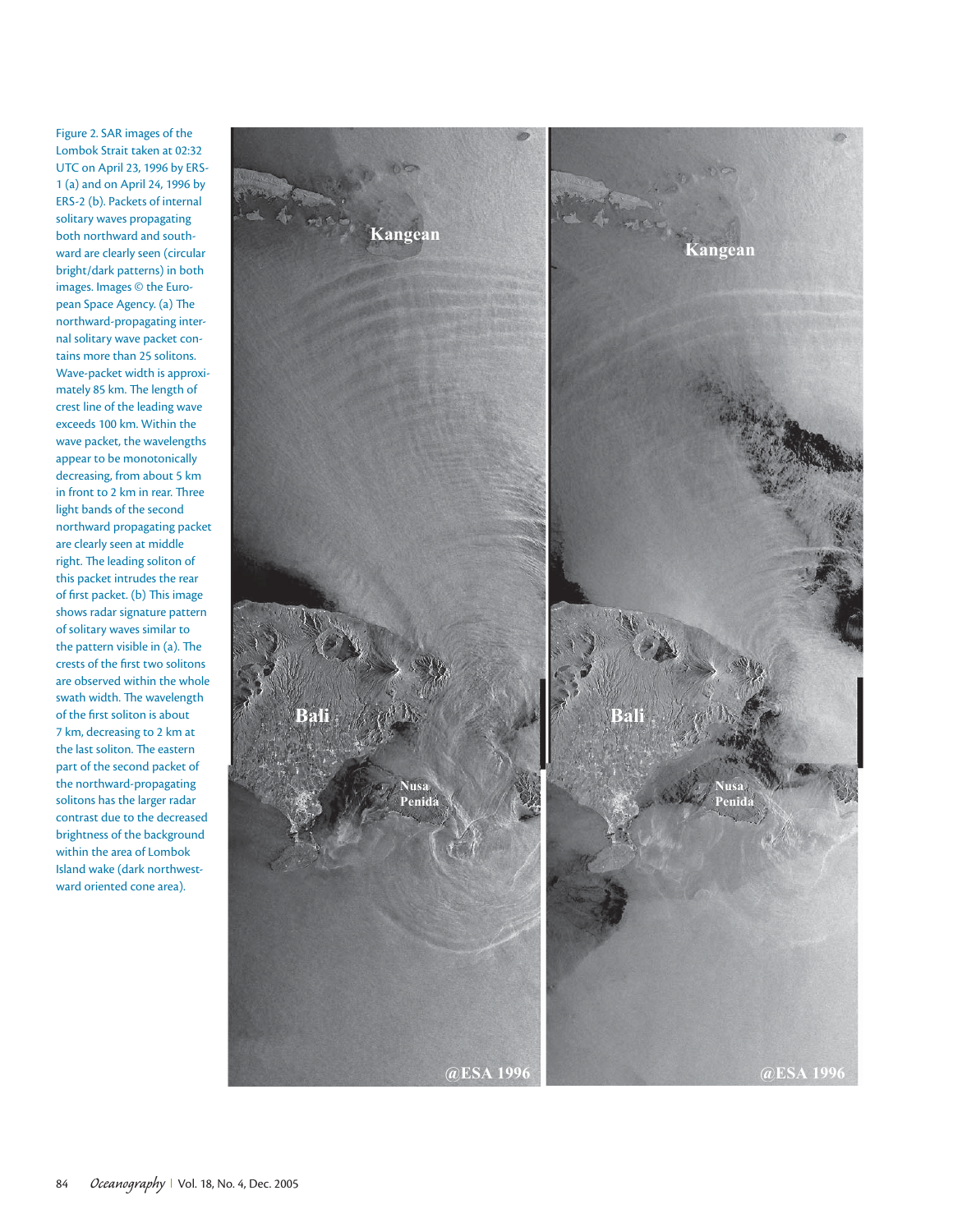## **INTERNAL WAVE SIGNATURE ON ERS1/2 SAR IMAGES**

Simultaneous airborne or space-borne SAR sensing and *in situ* measurements can be used to determine generation conditions and propagation direction of internal waves as well as to calculate their dynamic parameters. To estimate characteristics of internal waves in the Lombok Strait, we chose two consecutive images taken during the ERS-1/2 tandem mission (Figure 2). The first image (Figure 2a) was taken by ERS-1 on April 23, 1996 at 02:32 UTC and the second image (Figure 2b) was taken 24 hours later by ERS-2 on April 24. Packets of internal solitary waves propagating both northward and southward are clearly seen in both images. Visibility of solitons (their radar contrast against a background) depends on non-uniformity of sea surface wind conditions, particularly those caused by the interaction of airflow with the high mountains in Bali and Lombok.

The observed internal waves were generated by the interaction of successive tidal flows with the sill between islands of Nusa Penida and Lombok. Based on current measurements using moorings deployed near to the sill, the tidal flow is predominantly semidiurnal (Murray et al*.,* 1990). Hence, by knowing the distance between successive wave packets and their distances to the sill, we can calculate the average wave speed. The distance between packets on the image taken on April 23 is 88.1 km. Meanwhile, on the image taken on April 24, the distance between the consecutive wave packets is 87.6 km. Thus, the average propagation velocity is 1.97 m/s and 1.96 m/s, respectively. Dynamical parameters of these internal waves are

| <b>Northward Waves</b>            | April 23, 1996         | April 24, 1996          |
|-----------------------------------|------------------------|-------------------------|
| <b>Solitons in a Packet</b>       | 25                     | 23                      |
| <b>Average Wavelength (Range)</b> | $3.10(2.00 - 5.00)$ km | 3.80 $(2.00 - 7.25)$ km |
| <b>Half Width</b>                 | $1.99 \pm 0.025$ km    | $2.75 \pm 0.025$ km     |
| <b>Mean Phase Speed</b>           | $1.97 \pm 0.2$ m/s     | $1.96 \pm 0.2$ m/s      |

**First Crest Line Length**  $> 100 \text{ km}$   $> 100 \text{ km}$ 

Table 2. Dynamical parameter of northward-propagating internal waves in the Lombok Strait.

summarized in Table 2.

On the SAR image taken on April 23 (Figure 2a), the leading soliton located at the distance of about 180 km from the sill reached the shallow region near the Kangean Island. On the image taken on April 24 (Figure 2b), the distance between the leading soliton and the coral reefs of Kangean Island at the top of the image is 8 km. The difference is mainly due to the fact that the solitons were observed at an earlier phase of the tidal cycle (after two consecutive semidiurnal tides, which is approximately 50 minutes earlier). After accounting for this tidal factor, the leading solitons should have reached 6 km from the Kangean Island. Other factors such as changes in the average background current, tidal conditions, and stratification, which affect wave-propagation speed, are responsible for the 2-km difference.

The southward-propagating internal waves have weaker radar signatures than those propagating northward. About 10 crests are seen on the SAR image (Figure 2a). Their wavelength decreases from about 3 km to 1 km from the front to the rear (from the open water to the strait).

On the second image, taken on the next day (Figure 2b), radar contrast of the southward-propagating internal waves decreased even more. However, the location of the leading soliton can be determined reasonably well on both images. Assuming that the southward propagating packet was generated at the same time as the second northward propagating packet, its speed was approximately a half of the speed of the northward propagating packet. This slower speed indicates that Indian Ocean stratification was different (less intense) from that of the northern Lombok Strait.

The SAR images (Figure 2) were taken after the maximum spring tide. The presence of this tide is evident from analyses of data from shallow pressuregauge arrays deployed at both sides of the strait (Figure 1) and also tide-gauge data from Lembar (Figure 3). Mixed tide (semidiurnal and diurnal tides) and strong fortnightly tide modulation are clearly seen in Figure 3.

More accurate calculation of dynamic parameters of the solitons requires field observations of the stratification, background currents, and wind and tidal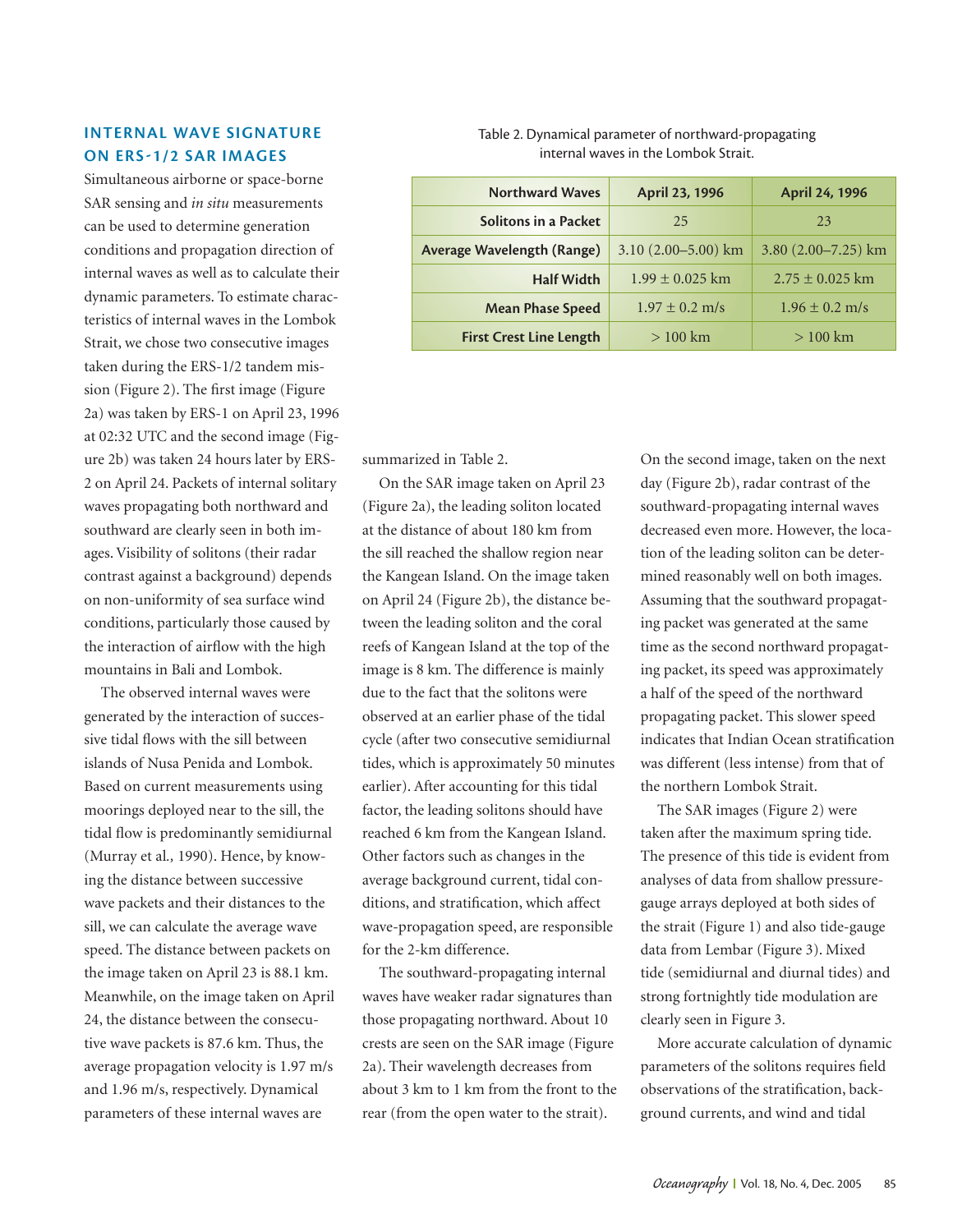

Figure 3. Tidal conditions in the Lombok Strait from April 14 to May 8, 1996. Tidal height was derived from shallow pressure gauges in the Bali side (red) and Lombok side (blue) and from the tidal gauge in Lembar (green). Solid vertical lines mark the time when the images shown in Figure 2 were taken. Mixed tide (semidiurnal and diurnal tides) and strong fortnightly tide modulation are clearly seen. Shallow pressure gauge data are courtesy of Janet Sprintall, Scripps Institution of Oceanography, La Jolla, CA.



Figure 4. A spectacular echogram of the water column obtained by an EK500 Echosounder operating at frequency of 38 kHz during the 2005 INSTANT Indonesian throughflow cruise. The echogram clearly shows the internal waves in the Lombok Strait. The ship was on standby when waves with a wavelength of  $\sim$  1.8 km passed under the ship with a speed of  $\sim$  1.5 m/s. The wave amplitude (peak to trough) exceeds 100 m. Higher backscatter values indicate higher plankton concentration or large schools of fish. Vertical axis is depth in meters. Horizontal axis is time. Colors represent relative backscatter strength in decibels.

conditions collected simultaneously with satellite SAR sensing. Figure 4 provides an example of internal solitary waves propagating northward that was recorded by the ship's echosounder in the Lombok Strait (115.75°E, 8.47°S) during the June/July 2005 INSTANT Indonesian throughflow cruise (see Gordon, this issue). For solitary internal waves, horizontal velocities in the lower layer are opposite in direction to those in the upper layer. Large vertical displacements of water masses (Figure 4) caused by internal waves are important to vertical transport and mixing of biogenic and non-biogenic components in the water column that move nutrients and phytoplankton into or out of the euphotic layer (Weidemann et al*.*, 1996). Intense internal-wave activity, as observed in the Lombok Strait, influences acoustic field properties and undersea navigation.

### **SUMMARY**

Lombok Strait is one of the straits in the Indonesian seas where high-amplitude internal solitary waves are observed. The waves are generated in stratified water by interaction among strong tidal flows, background current (i.e., Indonesian throughflow), and rough bottom topography. Analyses of two consecutive satellite SAR images acquired on April 23 and 24, 1996 have shown that internal waves were generated by interaction of successive semidiurnal tidal flows with the sill south of the Lombok Strait. The average propagation speed was 1.96 m/s. Stratification plays an important role in determining the phase speed and amplitude of internal solitary waves. A combination of satellite SAR sensing and field measurements is needed to determine